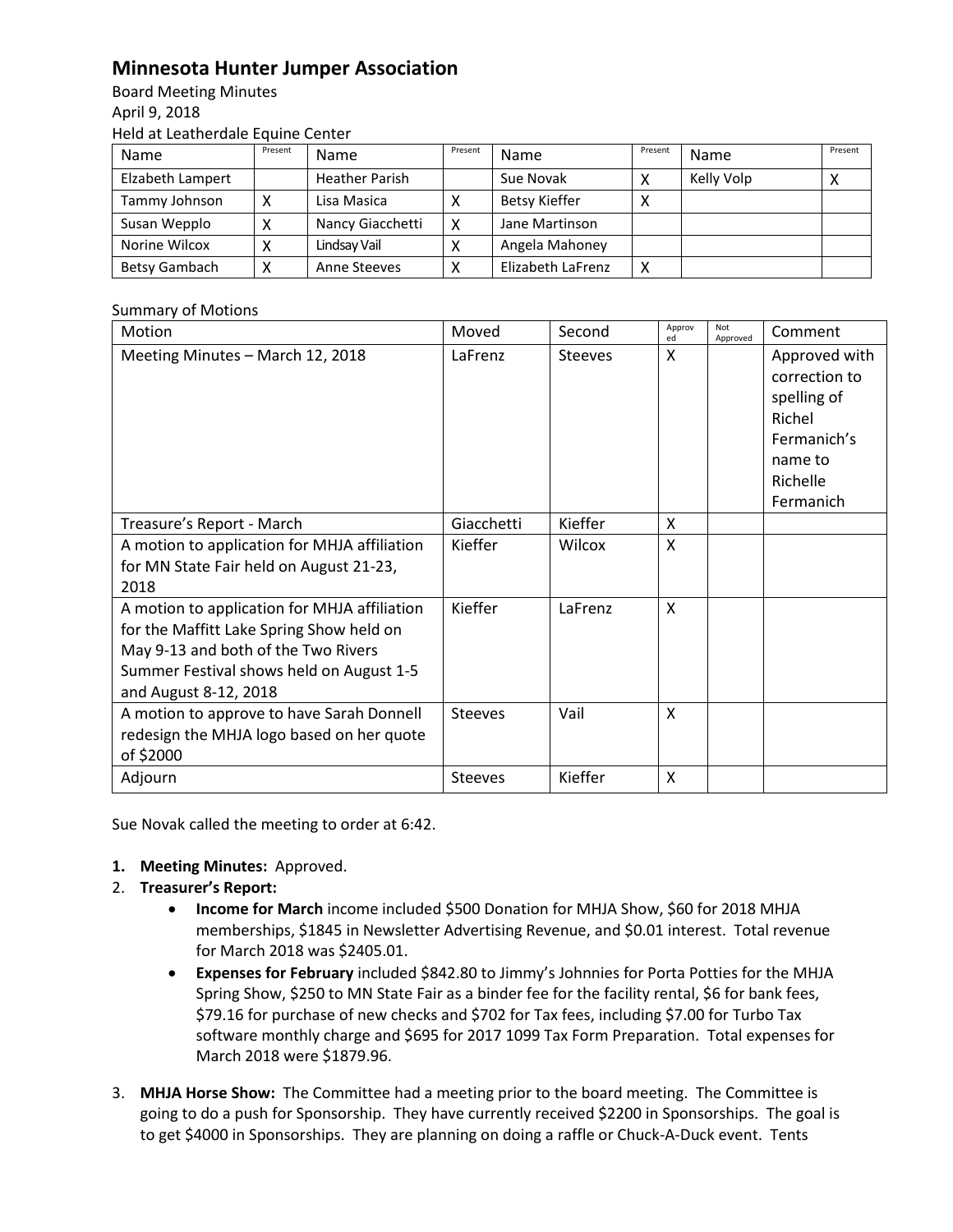have been obtained and the Committee is considering purchasing a tent. The prize list has gone out. The Committee is working on developing a list of volunteer opportunities and looking for Volunteers.

4. **Jr Board:** The Jr Board has a Junior event planned at Gypsy Farms West for April 27, 2018 at 6:00pm. The Committee is working planning the activities. Nick Novak will answer questions, give tips and tricks, and do a riding demonstration. There will be a Horse Show 101 talk with Q&A for the parents that attend. There are currently 10 Juniors signed-up for the event.

Lisa Masica has arranged for riders riding in Pony classes to take the Emerson Burr Quiz for Zone VI at the Mid States Summer Horse Show on June 16, 2018. There will be a \$100 prize for the highest score.

Elizabeth LaFrenz asked about having a liability waiver for the Junior events. Sue Novak will contact the insurance agent and determine if it is covered under the MHJA umbrella policy.

- 5. **MHJA Membership:** There are currently 210-220 members. Many memberships were received after the Facebook reminder was sent.
- 6. **Newsletter:** The Spring issue of the Newsletter has gone out. The next deadline is May 25, 2018 and will include information on Graduates.
- 7. **PR and Marketing - Social Media, Advertisements/Sponsorships for Websites and Newsletter:** Nancy Giacchetti talked about changing the Facebook page from a closed group to something more open that would allow give more people to the advertisement and sales. Nancy indicated that the site usage continues to increase.
- 8. **MHJA Year End Awards Banquet:** The banquet will be held on November 17, 2018.
- 9. **Show Standards and Specifications:** Betsy Kieffer has received an application for MHJA affiliation for MN State Fair held on August 21-23. A motion was made and approved to accept the application for affiliation for the MN State Fair show. An application for MHJA affiliation for the Maffitt Lake Spring Show held on May 9-13 and both of the Two Rivers Summer shows held on August 1-5 and August 8-12. A motion was made and approved to accept the applications for affiliation for all the listed Maffitt Lake shows.
- 10. **MHHS:** Nancy Giacchetti indicated she has been in contact with Therese Falconbridge and Greg Novak. She provided the 2018 Budget and it will be comparable to 2018. The biggest difference will be the additional donation to Equine Innovations. It is planned to keep the Sponsorship at the 2017 level. Ticket prices were increased to \$15 in 2017 and remain the same for 2018. The price for the program will remain at \$5. It was recommended that the Vendors give a donation to MHJA, We Can Ride or This Old Horse for 2017. Due to this, it was difficult to determine how much revenue was received from the vendor. Vendors will be charged a set rate or percentage of sales in 2018. Nancy spoke with Dover Saddlery and they indicated that they have changed their Sponsorship program and we may be able to get something from them.

There was discussion around keeping Pat Boyle as the manager and the management fee. It was decided to ask Pat to manage the MHHS for 2018 and to propose the same fees that were paid in 2017.

The Board members were asked to discuss starting the show on Wednesday rather than Tuesday with their trainers and bring their comments to the April meeting. This remains an open item and will be addressed and the meeting on April 30, 2018.

- 11. **Nominating Committee:** Nancy Giacchetti's, Angela Mahoney's, Suzanne Wepplo's, and Norine Wilcox's terms are expiring in 2018. Six candidates will need to be on the ballot for 2019. Sue is looking for people to run.
- 12. **Zone VI:** Betsy Kieffer indicated that the USHJA has decided to start a new National Championship Horse Show. You will be invited if you are Champion or Reserve Champion in the Zone for your division. It will be held the week of November 12, 2018. The USHJA is looking for specifications for several of affiliated classes. Betsy recommended that the specifications be open and allow for anyone to go if they wanted to.
- 13. **Other Business:** Betsy Kieffer indicated she is still considering the purchase of a defibrillator for the MHJA.